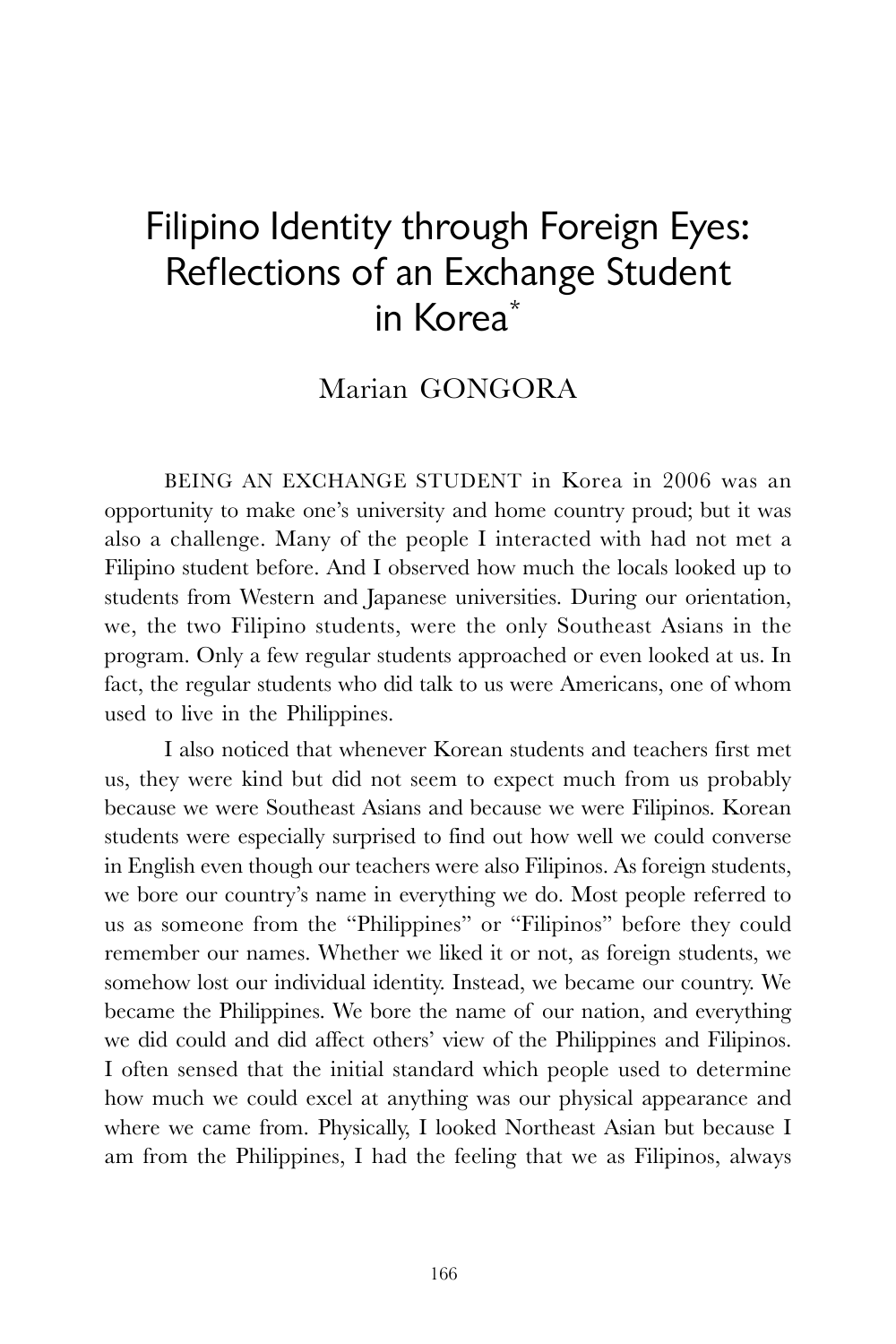needed to strive harder to prove something to the people there. The realization motivated me to do my best in everything I did; I excelled, and they were always surprised whenever they found out that I was a Filipino. My experience in studying in another country heightened my awareness as a 'Filipino.' This is not to say that I was not proud or aware of the fact before I went to Korea; it's just that living in a foreign land foregrounds somehow problematizes—one's identity. My experience led me to see that who or what a Filipino is is not a straightforward affair. For one, being Filipino seemed to defy classification schemes. We had to study Korean as part of the exchange program, and my language instructors had a hard time finding an appropriate category for me in pronunciation class. I was initially placed with the Northeast Asian (particularly Japanese) students, who learned very quickly. I had difficulty keeping up with them. Eventually, the teachers placed me with the other Southeast Asians, but noticed that I learned faster than my Southeast Asian peers did. Finally, they decided to place me with the Western students (from the United States, Canada, Europe, and Latin America). And the teachers found that I learned at the same rate as everyone else did. This made me think: were we Filipinos really Western, or was this just a matter of adjusting differently from our fellow Asians?

 I also had the chance to hear the insights of people of different nationalities on the Philippines and on Filipinos. I particularly remember one Korean woman who approached me in the university and told me that she thought Filipino women were powerful because we have female leaders. I also recall a group of Malaysian students in the university who were so glad to find out that I was a Filipino because they were fans of Filipino soap operas (i.e. Mula sa Puso, Sa Dulo ng Walang Hanggan, Pangako Sa 'Yo, etc.). I was surprised to find out that they even knew the names of the characters in the series. Even I was not familiar, since I had not seen most of the shows.

During university events where international students were asked to prepare something, my fellow Filipinos always volunteered. We even asked for assistance from the Philippine Embassy in Seoul and the Tourism Office